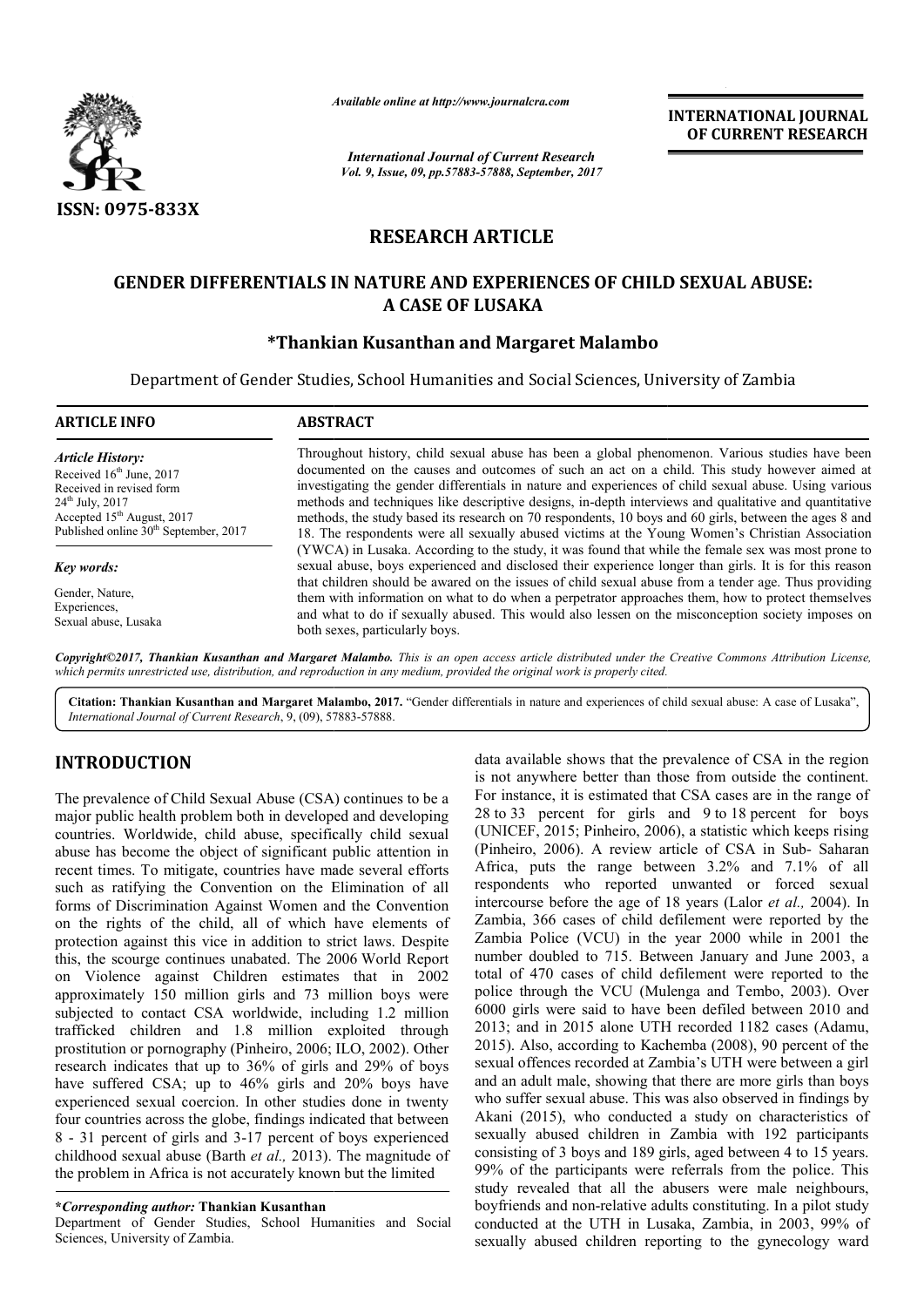were females (Chomba *et al.,* 2010). While there is much information about the magnitude of Child Sexual Abuse in Zambia, there is a general deficiency in gender disaggregated information on the nature in which it manifests. According to a survey by Chomba *et al.* (2010), of the 3,360 adolescents (defined as age 10 to 19 years) in the survey, it was found that 9% of adolescents reported a family member touching their breasts or genitals, 3% reported sexual intercourse, 2% reported oral sex, and 1% reported anal sex by a family member. However, minimal information was given on the differentiated experiences of females and males with this regard apart from the fact that females were more likely to have been touched sexually than their male counterparts while males were more likely than females to have had sexual intercourse or oral sex with a family member.

In a study by UNICEF (2003) conducted in Zambia to assess and determine the extent of child sexual abuse, its related factors and the extent to which it is underreported, results of the study showed that female children are more at risk of sexual abuse, with 72% of female children experiencing this form of abuse compared to 28% of males. More than one quarter of the children who had been abused reported that most of their time was spent around the home (UNICEF, 2003), implying that a considerable amount of sexual abuse takes place in the vicinity of the home, and sometimes within the home itself. These findings further suggested that about one in every five cases of sexual abuse is likely to occur around the market and trading areas and another fifth in or near to the home. The study further found traditional ceremonies to be facilitators of the occurrence of sexual child abuse. Nevertheless, very little was revealed about the gender differences in experiences. Child Sexual Abuse if not addressed can have severe short term and long term consequences (Al-Mahroos *et al*., 2011). This problem holds profound implications for mental and physical health as well as psychological wellbeing. More worrisome has been the phenomenon of survivors in future turning into offenders, thereby perpetuating the vicious cycle of CSA which continues from generation to generation (Cosentino and Collins, 1996). Studies also also contended that a broad range of behavioral difficulties result in sexually abused children. Notable ones being sexualized behavior patterns such as open and compulsive masturbation, sexualized play with dolls, seductive behavior, age-inappropriate sexual knowledge and sexual aggression that is, coercing others to repeat and re-enact the sexual victimization. On a similar note, a study conducted on violence and post-traumatic stress disorder in five countries found that 83% of the respondents in the study who were in prostitution including Zambia had indicated a history of child sexual abuse (Farley *et al.,* 1998).

Attesting to the extreme difficulty of revealing the secret, studies have continued to show the fact that many children who are suspected victims of child maltreatment are reluctant to allege abuse when formally interviewed even when there is clear evidence that they were in fact abused (Hershkowitz, 2014). These children suffer the negative effects of childhood sexual abuse which continues even in their adult lives. For instance, a retrospective cohort study about abuse during childhood, household dysfunction and multiple other health related issues was conducted from 1995 to 1997 among 17,337 adults in San Diego, California. The study found that contact CSA was reported by 16% of males and 25% of females. Compared to reporting no sexual abuse, a history of suicide attempt was more than twice as likely among both men and women who experienced childhood sexual abuse. Compared with those who did not report CSA, men and women exposed to child sexual abuse were at a 40% increased risk of marrying an alcoholic, and a 40% to 50% increased risk of reporting current problems within their marriage (Dube *et al.,* 2005). In view of such consequences, the problem of Child Sexual Abuse calls for urgent intervention. However, intervention efforts can only be effective if context specific and this can only be possible given adequate information on differentials in nature and experiences of child sexual abuse. Without such information, a homogenous approach may be taken in assisting victims ignoring their different experiences, which may render such efforts ineffective. It is in this view that this research was conducted: to investigate the gender differentials in nature and experiences of child sexual abuse.

### **MATERIALS AND METHODS**

To enable the researcher get a clear picture on the nature and experiences of child sexual abuse, the study used a descriptive study design. Both quantitative and qualitative information was collected in order to have a holistic approach and to compensate for the inadequacies and maximize the benefits from the advantages of both of them. The use of in-depth interviews in this case helped to bring out children's experiences together with feelings and emotions that were attached to child sexual abuse disclosures. The study was conducted at Young Women Christian Association (YWCA) in Lusaka, a center where children who allege sexual abuse are referred for counseling or shelter protection. The target population was 150 past victims of sexual abuse associated with YWCA, with a focus on 70 participants who had experienced their first sexual abuse before the age of 16 years. This group study consisted of 10 boys and 60 girls between the ages of 8 and 18 years in light of research categorization of this age group as the age group where the country has witnessed the most defilement cases. 60 participants were drawn from this population to participate in the quantitative research and simple random sampling was used to select the participants from the list of clients who had previously been seen by YWCA. By using this method in this study, each member of the population under study was given an equal chance of being selected and the probability of a member of the population being selected was unaffected by the selection of other members of the population, meaning each selection wasentirely independent of the next. The data was analyzed using Statistical Package for Social Science (SPSS) for quantitative data and. thematic analysis for qualitative data.

#### **Ethical Consideration**

Before commencement of the study, permission was sought from the Director of Research and Graduate Studies of the University of Zambia, parents of the participants, boys and girls who participated in the study and YWCA. Each individual was made aware of the fact that participation in this study was voluntary and that they were free to discontinue the study at any point, if they felt the need. Care was taken to avoid causing undue stress or discomfort to the respondents. Explanations were made in simple terms so that the participants were fully able to understand the voluntary decisions about their participation. For this reason, the researcher utilized both verbal and written documents to convey this message and used a language the children were able to understand.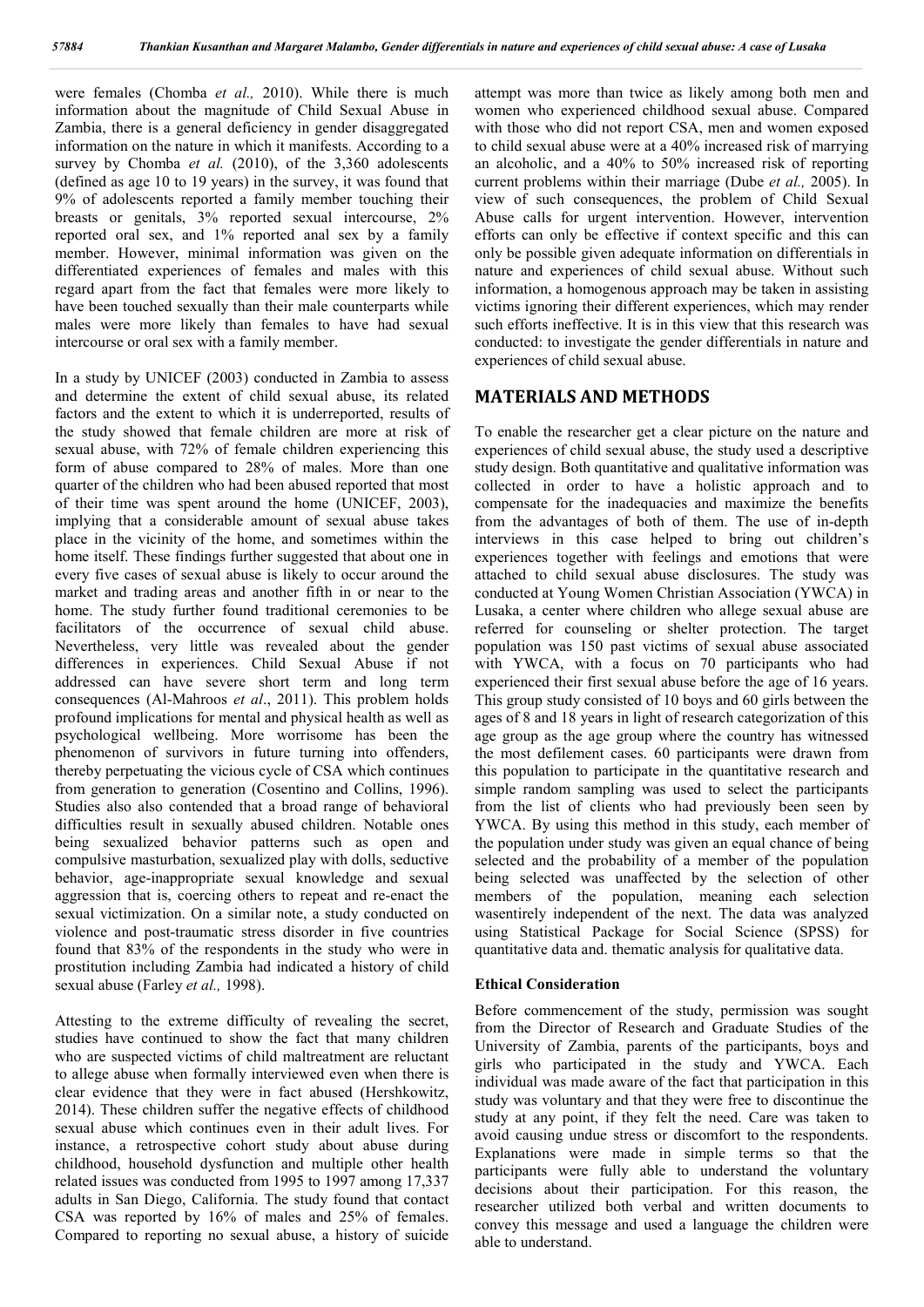#### **Analysis of Findings**

Respondents were asked a number of questions on the type of sexual abuse they had experienced. Table 1, shows that 92.5% of girls and 57.1% of boys said they have had someone touch their breasts, vagina or "bottom" over their clothes, 88.7% girls and 85.7% boys said they had someone expose sexual parts to them, 83% girls and 85.7% boys said someone had attempted to kiss them on their mouth, 100% girls and 42.9% boys had experienced vaginal abuse, 22.6% girls and 57.1% boys had experienced anal sex while 28.3% girls and 85.7% boys had experienced oral sex.

In narrating how her first experience of abuse, one 18 year old girl narrated:

*"It started when I was thirteen years when I just reached puberty. My mother went for a funeral for two days and I remained with my father and my young brother. That is when my father called me and said that, 'you, you know that I am your father? Do you know that in our tradition if a child reaches puberty she should have sex with the father?' Then I respended saying I wasn't aware and that he couldnt do that to me. That is when he said that he has to be the first one and that is how it has always been done.* 

| Table 1. Percentage of sexual experiences of girls and boys |  |  |  |  |
|-------------------------------------------------------------|--|--|--|--|
|-------------------------------------------------------------|--|--|--|--|

| Type of sexual experiences                                         | Female $(\% )$ | Male $(\% )$ | Total $(\% )$ |
|--------------------------------------------------------------------|----------------|--------------|---------------|
| Boys and girls who experienced unwanted touching of your breasts,  |                | 57.1         | 88.3          |
| vagina or bottom over their clothes                                | 92.5           |              |               |
| Boys and girls who experienced kissing on their mouth              | 83.5           | 857          | 83.3          |
| Boys and girls who had someone exposure their sexual parts to them | 88.7           | 85.7         | 88.3          |
| Boys and girls who experienced vaginal sex                         | 98.3           | 42.5         | 93.3          |
| Boys and girls who had experienced anal sex                        | 22.6           | 57.1         | 26.7          |
| Boys and girls who had experienced oral sex                        | 28.3           | 857          | 35.0          |

In describing his experience, a 17 year old boy narrated his experience of sexual encounters he suffered with the following words:

*"It started with watching movies with my friends which a certain man brought. We would watch men and women putting penis in the mouth. A man suggested that, 'you have seen what they are doing you too can make a film and make money from doing this.' So I told him I cannot put a penis in the mouth. Then he said, 'but this will be able to take you to school and you can start going to school again. You are the one who has been complaining that your guardians don't have money to send me to school.' So, I asked how much money he was talking about. He told me ild make enough money for me to go back to school and finish. So, that is how I got interested and we started having both oral and anal sex with my older friend who was 25 years old then. Then the same man made the tape and took it to 'the boss' who watched it and was very pleased. Then he said, 'okay, this is good we are going to see which school we can take you to.' That is how I continued to have oral and anal sex just in order for me to go back to school. The experience was very painful on my anus even now. It has been over 3 months since I last did it but I still feel the pain".*

When respondents were also asked about the age they were when first abused, 47.2% of girls and 28.6% boys said that the abuse occurred when they were less than 12 years old, 47% girls and 71.5% boys said when they were between the ages of 13- 15 years as shown in Figure1 below.



**Figure 1. Percentage of boys and girls who reported age at when first abused**

*Upon saying that, he grabbed me and took me to the bedroom and started touching my breasts and vagina and got his penis and forced it in my vagina."*

The study also sought to find out the sex of most abusers. Findings as shown in Figure 2 were that 1.9% girls and 42.9 % boys were abused by a woman; 73.4% girls and 42.9% boys were abused by a man, while 24.5% girls and 14.3% boys said they were abused by a boy. The results showed that most of the abusers are men. This information is illustrated by the table 5 below.



**Figure 2. Pecentage of respondents who reported the identity of the perpetrator**

Further, the study sought to find out the number of abusers encountered by each victim. Findings as shown in Figure 3indicated that 96.2% girls and 85.7% boys reported being abused by one person, while 3.8% girls and 14.3% boys said they were abused by more than one person. All in all, the majority of respondents were abused by a single person.



**Figure 3. Percentage of respondents who reported the number of sexual perpetrators**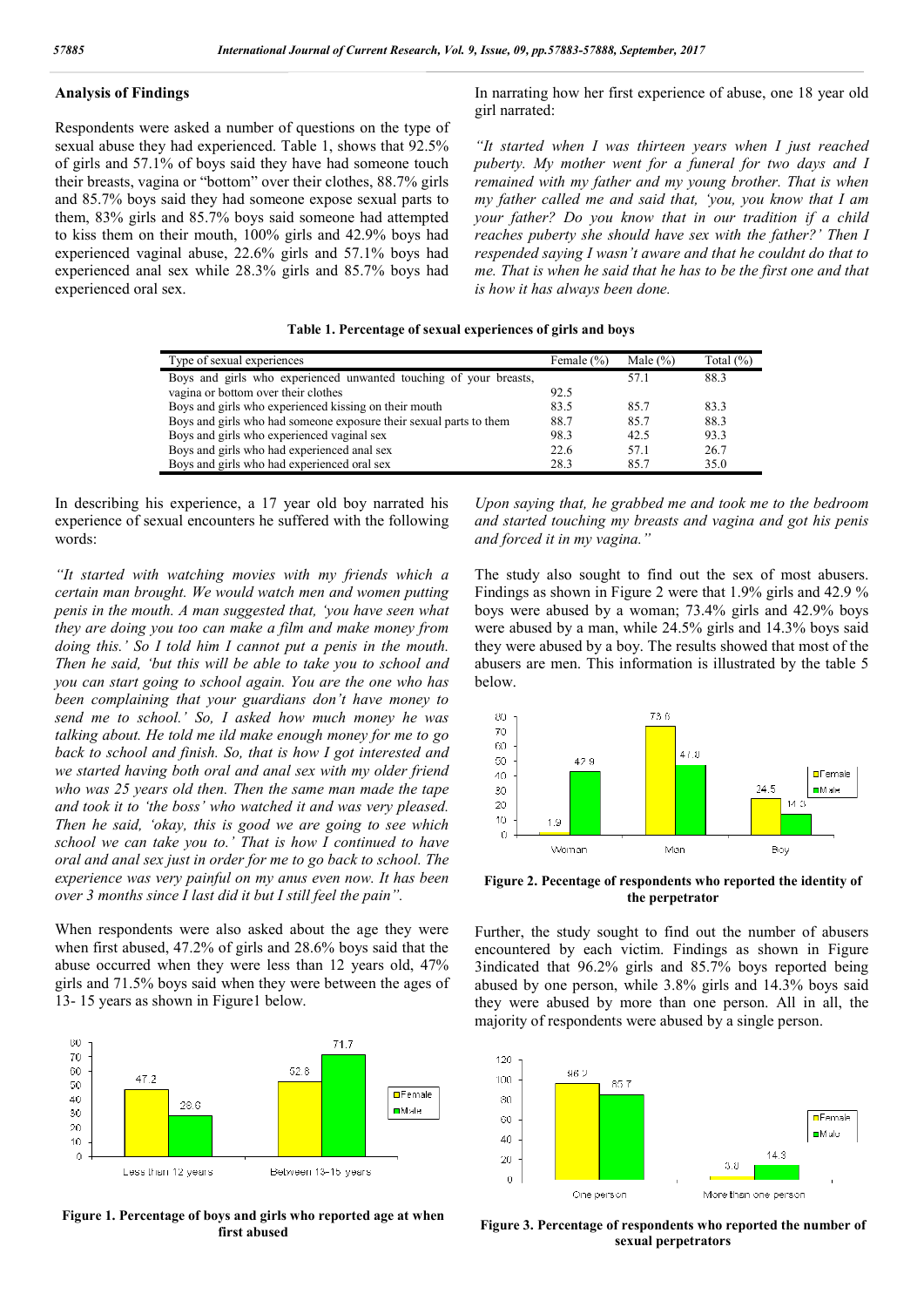There were however isolated cases of those abused by more than one person like one 18 old boy who revealed how he suffered multiple sexual abuse encounters which lasted for over 5 years from his 35 year old Aunt which started when he was 11 years old. He said,

"*We had sex so many times that I can't even remember how many times it was. I didn't want to tell my older Aunt, I was scared that she would be upset with me. I became so used to it such that whenever she called I would willingly go. Sometimes we would first have breakfast, finish all the work at home, then go to her bedroom and have sex. This continued until I was 16 when she got married".*

**Table 2. Percentage of Relationship with Perpetrator**

| Relationship with the perpetrator | Female (%) | Male $(\% )$ | Total |
|-----------------------------------|------------|--------------|-------|
| Father                            | 5.7        | 0.0          | 5     |
| Step mother                       | 0.0        | 28.6         | 3.3   |
| Step father                       | 9.4        | 0.0          | 8.3   |
| Uncle                             | 20.8       | 28.6         | 21.6  |
| Male relative                     | 20.8       | 0.0          | 18.3  |
| Neighbor                          | 13.2       | 14.3         | 13.4  |
| Male family friend                | 9.4        | 0.0          | 8.3   |
| Other                             | 15.2       | 28.6         | 16.8  |

Table 2 shows that 5.7% girls said they were abused by their father, 9.4% girls by their step father, 28.6% boys by their step mother, 20.8% girls and 28.6% boys said by their uncle, 20.8% girls by a male relative, 13.2% girls and 14.3% boys by a neighbour, 9.4% girls by a male family friend, 5.7% girls by a stranger, 15.2% girls and 28.6% boys were abused by others.

One 14 years old narrated how this good relationship impacted on her disclosure:

*"I was so scared, he said he would kill me. So I kept on crying even when my mother came back. She asked why I was crying and I didn't say anything. But because of the good relationship which we had with our neighbour, she went and called the same uncle who had defiled me to come and ask me why I was crying and could not stop. And he came to ask me. I felt so confused that he was even asking me to just say why I was crying, but I still did not say anything".*

A male parent describes the relationship he enjoyed with his child's abuser:

*"The gentleman is a well-known person, he is like a relative. He stays in our neighborhood and we go to the same church. He could visit us often. We never knew that all the visits were just a way to get to my child. Maybe he got used to coming home, so he knew that it wouldnt be easy for me to know that he is after my girl. Because I was so close to this man, it was difficult for her to tell me".*

### **DISCUSSION**

The results revealed that more than half of the children who were abused came from families where their parents or guardians were working. The only reason which the researcher could come up with that conclusion was these children were vulnerable to sexual violence because their perpetrators may have been taking advantage of their primary caregivers' absence to find time to molest their children. Another reason for this could be that, children who come from working

families are the ones whose families frequently see the need to use facilities at YWCA when they are sexually abused. Previous research (reviewed in this study), had not looked at parent's employment status and its connection with child sexual abuse. The study revealed that 88.3% of the participants had someone touch their breasts, vagina or bottom over their clothes, 83.3% had experienced kissing on their mouth, and 88.3% said they had someone expose sexual parts to them, 93.3% had experienced vaginal abuse, 26.7% had experienced anal sex and 35% experienced oral sex. These results are different from Akani *et al.* (2015), who found penile penetration to be 69%, kissing 37%, oral sex 3.6% and touching 44.8%. This difference is mainly attributed to the sample selection employed in this study. While their age group ranged from 4 to 15 years, this study included boys and girls from the age of 8 to 18 years. Since children who are older tend to experience more penile penetration than those who are younger, the fact that participants who were 16-18 were included in this study could explain the discrepancy in the findings.

The study also revealed that 6.7% (1.9% girls and 42.9% boys) of the participants were abused by a woman, 70% (73.4% girls and 42.9% boys*)* by a man, and 24 % (24.5% girls and 14.3%) by a boy. During the interview two boys reported having being abused by their Aunties who were women. This is different from the findings of Akani *et al* (2015), who found all the abusers in his study to be males. This difference may be attributed to the low number of boys who were recruited in their study. Out of 192 participants in their study, only 3 were boys compared to 10 boys who participated in this study. This may have impacted on the results in the sense that boys are more likely to be abused by a female than a female being abused by a fellow female. This study like Akani's also revealed that most of the perpetrators of sexual abuse are males. Regarding duration of abuse, the study revealed that 39.5% girls of the participants experienced abuse which lasted for day/s, 13.2% girls and 42.9% boys said it lasted for weeks, 34% girls and 42.9% boys said it lasted for months and 13.2% girls and 14.3% boys said it lasted for years. Something which was noted is the fact that no boy reported having experienced abuse lasting for a day. The implication being that abuse in boys generally tend to last longer than abuse in girls.

The Washington Post (2001), revealed that compared to males, females are typically more comfortable with help-seeking. This information relates well with Holmes *et al.* (1997) who argued that being placed in the role of victim and accepting and disclosing abuse are often extremely problematic for men, as the rape experience undermines their concept of masculinity. Societies view therefore of what is appropriate behaviour for boys makes it difficult for boys to disclose sexual abuse and this may help explain why abuse for boys generally lasts longer than that of girls. This study also confirms other studies that show a link between disclosure of abuse and duration of abuse following the fact that majority (both boys and girls) were abused for a period which lasted from weeks to years. Smith (2000), found that there was a link between severity of abuse, which in this case relates to duration of abuse, and disclosure of abuse. He observed that a series rather than a single episode of rape was associated with delayed disclosure. The duration of abuse in this case had an impact on selfdisclosure of abuse among boys and girls in the study. When the participants were asked who they blame for the abuse, the findings of the study revealed that 56.7% (58.5% girls and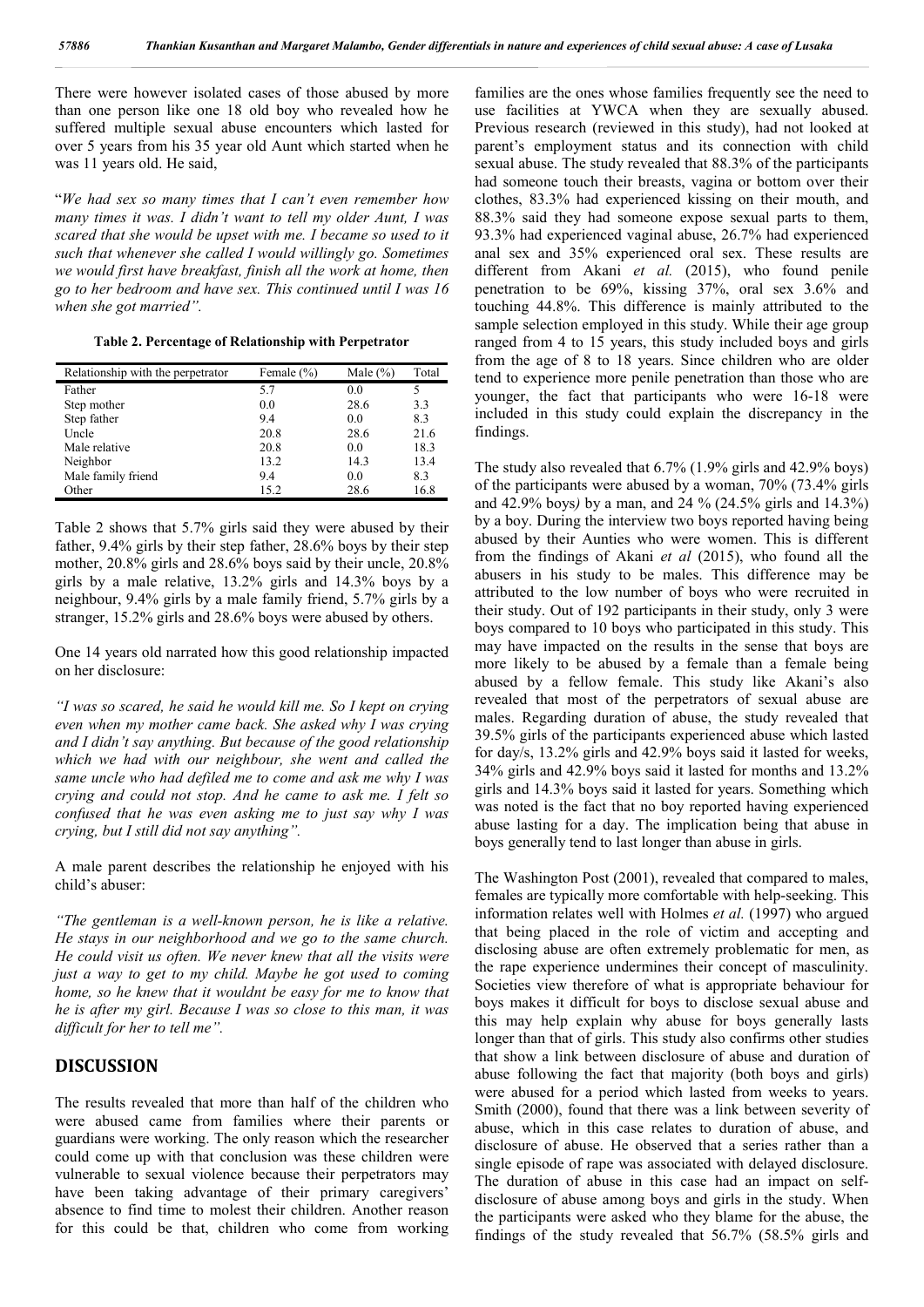42.9% boys) blamed the offender, 20% (18.9% girls and 28.6% boys) blamed themselves, 15% (15.1% of the girls and 14.3% boys) said they blamed nobody, 6.7% (5.7% girls and 14.3% boys) blamed their mother. When asked about their feelings towards the perpetrator 66% (66.7% of the girls and 71.4% boys) said they hated the person who abused them, 21.7% (22.6% girls and 14.3% boys) said they were confused about how they felt and 10% (9.4% girls and 14.3% boys) said they had no feeling towards the person who abused them. It has been shown that survivors frequently take personal responsibility for the abuse, for instance, UNICEF (2003), found that one of the reasons why the victims did not disclose sexual abuse was fear that the child himself or herself would be considered and be held responsible for the abuse. Hence, the fact that most of the participants in this study blamed the offender was a positive sign. But it was worrying that quite a significant number blamed nobody (15%) and others blamed themselves (20%) while 21.7% were confused about how they felt towards the perpetrator. This seemed to show that when the sexual abuse was done by an esteemed trusted adult, it wass hard for the victims to view the perpetrator in a negative light, thus leaving them incapable of seeing what happened as not their fault. Regarding self-blame, Leonard (1996), in his Social Exchange theory argued that, in order to reduce the distress, an individual can restore psychological equity and this psychological equity is achieved by distorting reality in order to convince themselves that the treatment they are receiving is deserved. This inability to see the offender as the one who is entirely at fault has an impact on disclosure of abuse.

#### **Conclusion**

Child sexual abuse has been found to be a global issue that affects both the male and female sex. However, the study found that there are gender differentials in the nature and experiences of sexually abused victims. Despite purely focusing on adolescents, the study found that the highest form of sexual abuse was vaginal penetration followed by touching of the breasts, vaginal and 'bottom' over clothes, and the perpetrator showing their body parts particularly the penis or vaginal to the respondents. Nonetheless, experiences of anal and oral sex were found to be the least form of sexual abuse conducted on children in the study. Moreover, males were found to be the most dominant sexual perpetrators in this study as compared to females. It was also found that male perpetrators were most likely to abuse children of the same sex as compared to female perpetrators. Furthermore, as regards to the children, despite girls being the most abused sex, it was discovered that boys were found to have experienced abuse on a longer duration as compared to girls. One of the reasons discovered was the fact that females naturally are comfortable with help-seeking as compared to boys who would shun from receiving help for fear of their masculinity being questioned. As a result, boys would experience sexual abuse the longest. This was also one of the reasons as to why the study found girls to be earlier disclosers than boys. Based on the above findings therefore, it is essential that parents, guardians and caregivers have consistent talks with children in their households on child sexual abuse and disclosure. It is important for them to reduce the perceptions and norms imposed on males and females, particularly on males and the issue of masculinity; as well as the myths that perpetrators would tell children on sex. Aside from that, it is recommendable for various institutions and organizations especially those that are child based, to bring out strategies for all children, not only a particular group or area, to be sensitized on child sexual abuse and how they can protect themselves from an early age. This can be done in schools through activities, motivation talks and lessons as well as holding free based activities in communities that would attract and make children feel comfortable to access such information. Other than children, it is essential for parents, guardians and caregivers and the community at large to be frequently sensitized on issues pertaining to child sexual abuse, how they can protect and create awareness in their children respective of their ages and what to do when they have been abused.

### **REFERENCES**

- Adamu, P. 2015. Zambia Reports. http://zambiareports.com
- Akani, M. A., *et al*. 2015. Characteristics of Child Sexual Abuse in Zambia. *Medical Journal of Zambia,* Vol. 42, No. 4: 170-176.
- Allnock, D. D. 2010. Children and Young People Disclosing Sexual Abuse: An Introduction To Research. London: NSPCC.
- Al-Mahroos, F .T. E., Al-Mer A., Al-Saddadi, A.A and J Al-Nasheet. 2011. Child Sexual Offenders Characteristics: A Retrospective Ten Years Study from Bahrain Medical Bulletin, 33 (3), 1-10.
- Barriere, D. 2016. Child Abuse Effects: Female Victims. http://www.child-abuse-effects.com/female-victims.html
- Barth, J. *et al*. 2013. The Current Prevalence of Child Sexual Abuse Worldwide: A systematic review and Meta-analysis. *International Journal of Public Health,* 58(3), 469-483.
- Chomba, E., Murray, L., Kautzman. M., *et al*. 2010. Integration of Services for Victims of Child Sexual Abuse at the University Teaching Hospital One-Stop Centrehttp: //www.ncbi.nlm.nih.gov/pmc/articles/PMC2913632/
- Cosentino, C.E and Collins, M. 1996. Sexual Abuse of Children: Prevalence, Effects and Treatment. *Annals of New York Sciences,* 789, 45-65.
- Dube, S. R., *et al*. 2005. Long-term consequences of childhood sexual abuse by gender of victim, 480-438.
- Farley. M., Baral. I., Kiremire. M and Sezgin. U. 1998. Prostitution in five countries: Violence and Post-Traumatic Stress Disorder. *Feminism and psychology,* 8 (4), 405-426.
- Goodman, S. R. 2014. Children's Eyewitness Memory: The Influence of Cognitive and Socio- Emotional Factors. Los Angeles: University of California.
- Goodman-brown, T.B., *et al*. 2003. Child Abuse And Neglect 27: Why Children Tell: A Model Of Children Disclosure Of Sexual Abuse. Los Angeles: Elsevier Science Limited.
- Hershkowitz, I. 2014. Allegation rates in forensic child abuse investigations: Comparing the Revised and Standard NICHD Protocols https: //www.repository. cam.ac.uk /.../ Lamb%20%26%20Katz.doc?... accessed 26/07/2015.
- Jones, A. D and Jemmontt, E.T. 2009. Perceptions of, Attitudes to, and Opinions on Child Sexual Abuse in the Eastern Caribbean. UNICEF.
- Kachemba, N. Defilement Cases on the Rise despite Stiff Punishment. Zambia Daily 28th September 2008. http://www.dailymail.co.zm/media/news/viewnews
- Lalor, K. 2004. Child Sexual Abuse in sub-Saharan Africa: a Literature Review. *Child Abuse and Neglect,* 28(4):439– 460.
- Leclerc, B., Proulx, J., and Beauregard, E. 2009. Examining the Modus Operandi of Sexual Offenders against Children and its Practical Implications. Aggression and violent behavior, 14, 5-12.